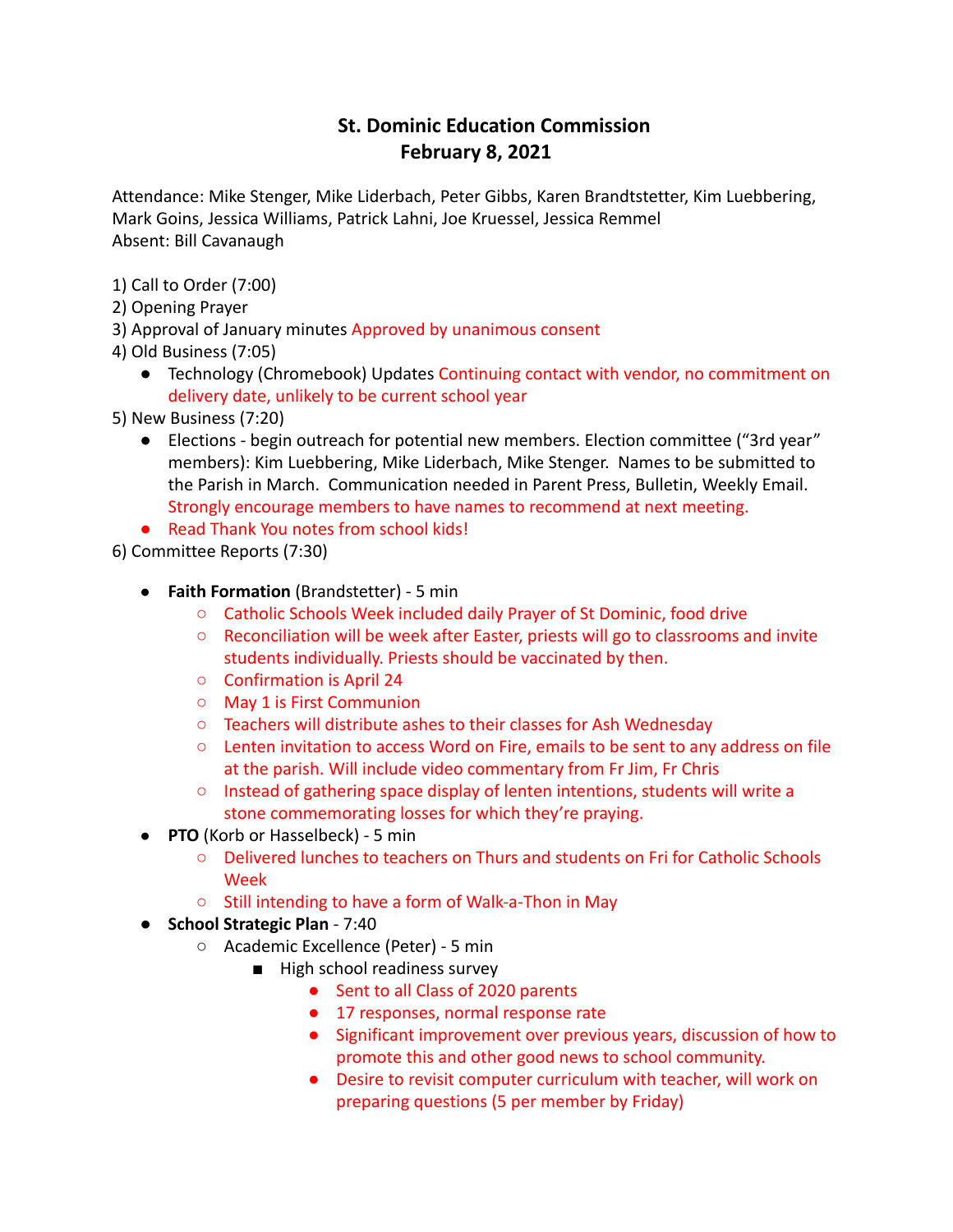- STEM day
- Academic Issues Committee Engagement intend to re-engage after long break due to COVID
- Technology Committee Reviewed common discussion topics for new commission members, intend to get group meeting again
- Teacher Engagement (Jessica & Jessica) 5 min
	- Teacher Recognition
		- Funds collected from parish groups, no word from principal on when food days will be
- Catholic Culture, Community & Family (Team) 5 min
	- Catholic Identity Committee Engagement
- Marketing & Communication (Mark & Joe) 15 min
	- School Website
	- Google ad grant making progress with Google, seems like better investment than physical displays (Delhi Pike banners)
	- Marketing Committee no leader, not meeting, have asked principal to discuss marketing needs with parish leaders
	- Strategic Plan/Ed Commission parent communication Mark, Peter to work on articles for coming weeks
- **Principal's Report** (Bill) 8:10 (TBD min)
	- See below
- **Tuition Credit** (Lahni) 5 min
- 7) Next Meeting: Monday, March. 8 at 7 pm. Location TBD.
- 8) Closing Prayer
- 9) Adjournment (8:30)

## **Education Commission Mtg.-Principal's Report**

## **2/8/21**

- 1. Registration for current families began Jan. 29 and runs through Feb. 19. There will be two families' names that will be picked at random to receive a \$500 tuition credit.
- 2. Website Update-The information Joe Kruessel sent to me was discussed at last Tuesday's Parish Office meeting. His email was also sent to the Parish Administration so we could discuss further, get it approved and begin making changes to the website
- 3. My thanks to Jenny Teepen who was the chairperson for Catholic Schools Week. She did an outstanding job. I would also like to thank and recognize the following teachers who were on the Catholic Schools Week Committee. They are Andrea Ray, Jeannine Roth, Patty Bosse, Courtney VandeRyt, Angie Cox, Betsy Liderbach, Julia Glassmeyer, and Jan McReynolds.
- 4. These teachers have reached these milestones in their teaching in Catholic Schools. Congratulations to them. I will recognize them at some point in time either at church or at a staff meeting. I will also put it in the Parent Press.
- 5 years